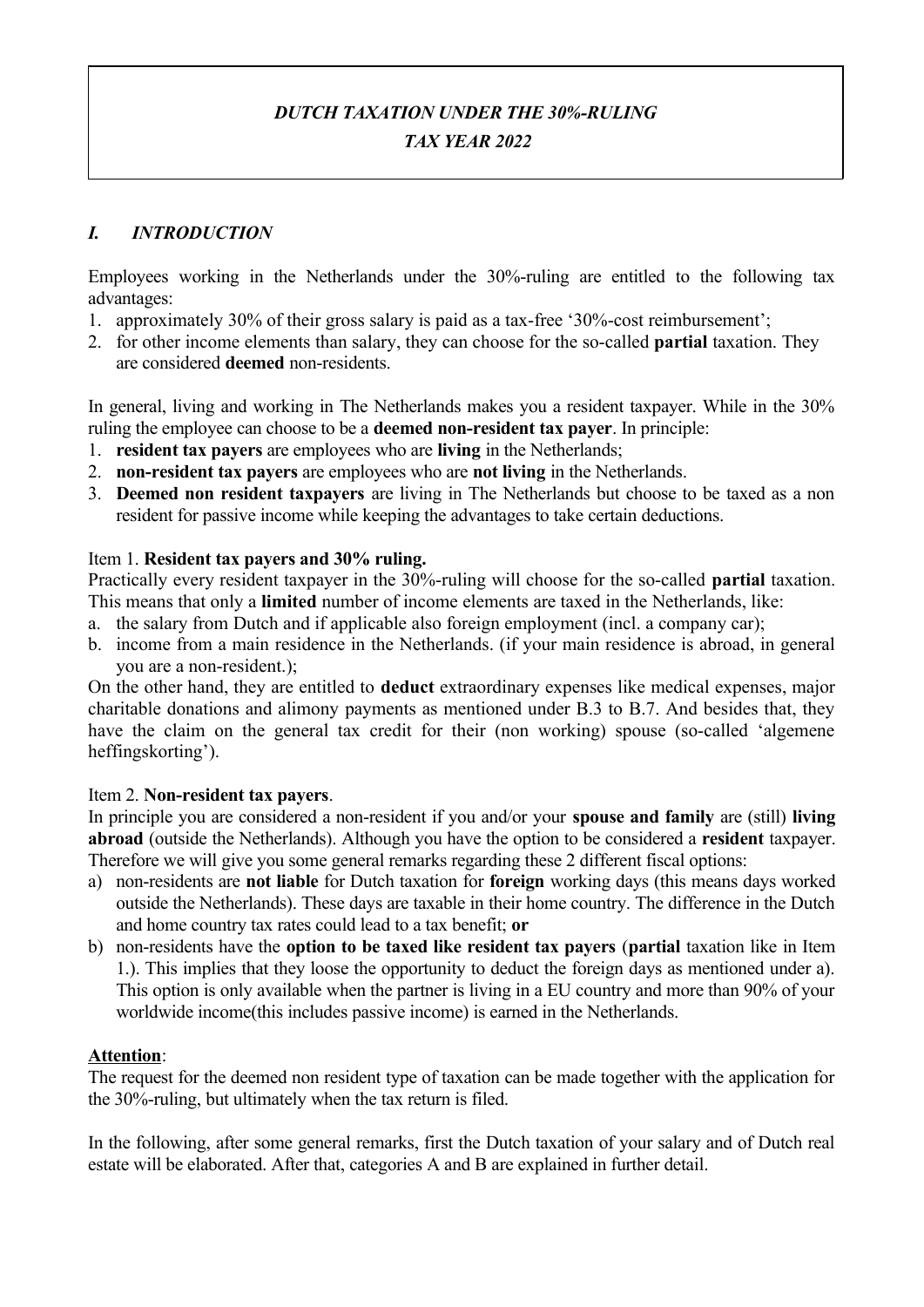## *II. GENERAL REMARKS*

- In the following, only a limited number of income elements and deductions are explained. If you have any doubt whether a specific item is taxable or deductible, please do not hesitate to contact me.
- \* In almost all cases the **deemed** non resident type of taxation is the most beneficial option. This could be different for a **non-resident** as mentioned above under Item 2.
- \* In the Netherlands, husband and spouse are taxed **separately** on labor income (like a salary). If both husband and spouse have to be considered **resident** taxpayers, other income like your Dutch or foreign main residence, but also deductions like medical expenses and alimony can be allocated to one of the two or to both spouses in any spread. This is a way to optimize taxes.
- \* If the partner(see requirements on first page questionnaire) is not working he/she can be entitled for the refund of the non working partner. For this refund the working partner needs to pay at least  $\epsilon$  2,000 a year on taxes and the joined household has to exist for more than 6 months in a calendar year.
- \* On your Dutch salary (excl. the tax free 30% cost reimbursement) Dutch **wage withholding tax** will be withheld. The wage withholding tax in most cases can be considered as a preliminary payment of **income tax** finally due after filing the income tax return. Most tax deductions (e.g your Dutch main residence) can already be taken into account in a monthly refund of income tax. However you will have to file a form to claim the monthly refund. In this case please contact **Witlox International Tax Advice. This service is included.**
- \* After the calendar year has ended an **income tax return** needs to be filed. Therefore we send a questionnaire. Based on the information provided in the questionnaire Witlox International Tax Advice will file your income tax return.
- \* Please note that only income received and expenses paid between the moment you enter the Netherlands up till the moment you leave the Netherlands are relevant.
- \* Foreign currencies must be converted into EUR at the rate of exchange at the moment the income is received or the expenses are paid.
- \* **Capital gains** (e.g. on the sale of a real estate or shares) are **not** taxable in the Netherlands.

## *III. TAXATION OF SALARY AND REAL ESTATE*

- \* Of your salary, approximately 30% will be paid **tax free**. The remainder is taxable. **Professional costs** are **NOT deductible** (but can be reimbursed by the employer). Costs which can be reimbursed regarding employment income are e.g.:
	- . travelling between home and work: up till limited amounts
	- . membership fees for professional unions
	- . expenses for professional magazines, books etc.
	- . office costs like paper, stamps, telephone costs (**not**: the furniture in your study)
	- . expenses for a computer etc. at home
	- . (international) school fees for children.
	- If you have a **company car**, each year (a maximum of) 22% (percentage is dependable on CO2-emission of the car) of its list price has to be added to your taxable income and will be taxed though your salary, which means the 30% ruling is also applicable on this income. In order to avoid taxation through your salary in case the car is used for less than 500 km a year you can file for a statement of the Revenue Service to avoid taxation. This can be done through your employer. Driving from home to work and back is not considered to be private use.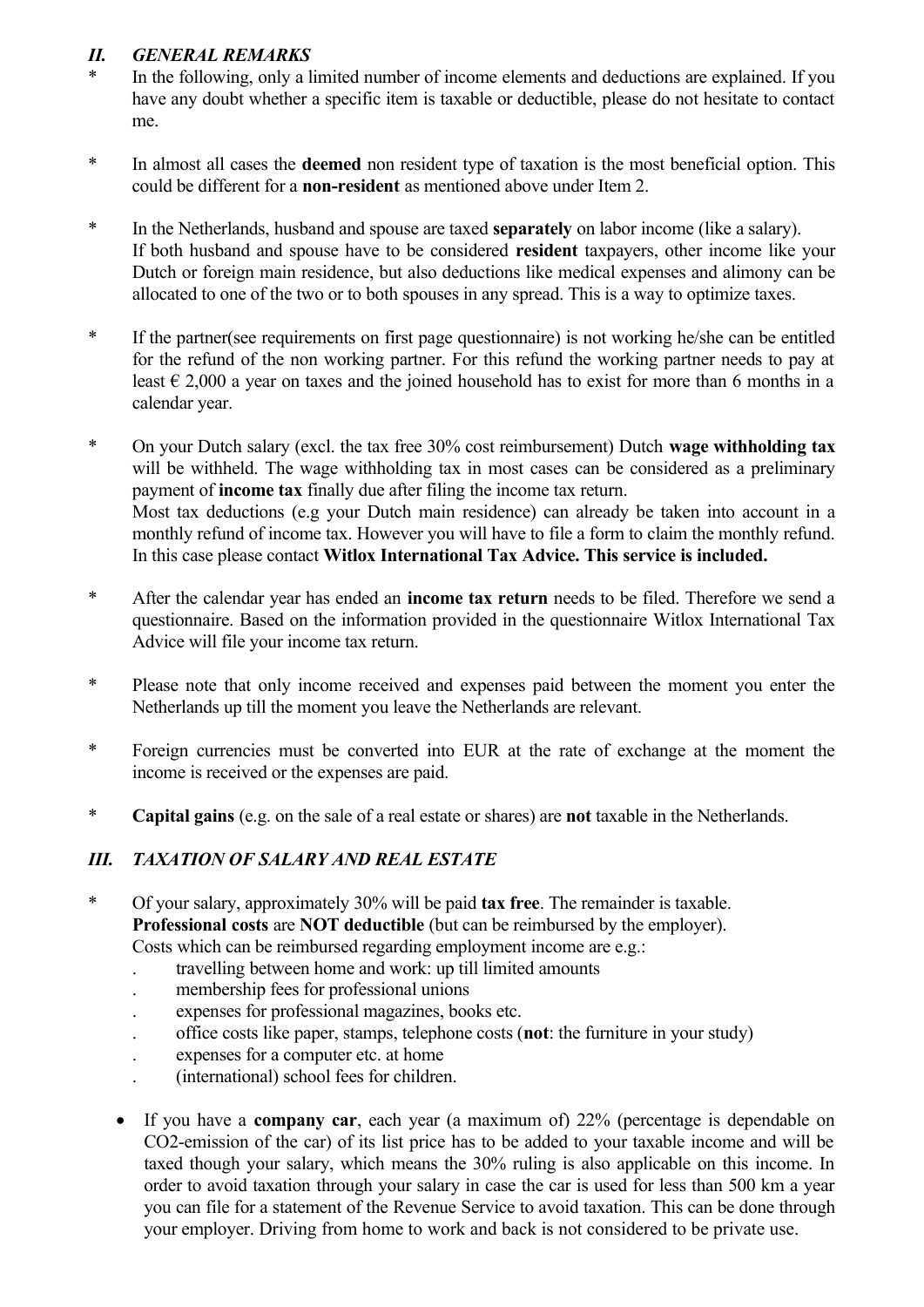- \* If you own **real estate** in the Netherlands, which is your main residence and **not rented out**, you have to add a **deemed rental income** to your taxable income. On the other hand, interest and other expenses **paid on a mortgage/loan** to finance the real estate are deductible. For details, we refer to item A.2 below.
- \* **Interest income** (e.g. of saving accounts) and **dividends** from shares are **NOT TAXABLE.**

#### *A. TAXABLE INCOME*

- 1. You are liable for Dutch taxation on your Dutch labor income.
- 2. Individuals owning **real estate** in the Netherlands, which is **not rented out**, have to pay Dutch income tax on a **deemed rental income**. The amount of deemed rental income depends on the fair market value of the real estate. In the Netherlands this is the so-called WOZ-value, the value as determined by the municipality.

| market value   |              | <b>Deemed rental</b>                 |
|----------------|--------------|--------------------------------------|
| (WOZ-value)    | But not more | Income as a                          |
| more than EUR: | Than EUR:    | % of market value:                   |
| 75,000         | 1,130,000    | $0.45 \%$                            |
| 1,130,000      |              | $\epsilon$ 5,085 plus 2,35% of value |
|                |              | over 1,130,000                       |

Any expense **connected to a loan** (for instance a mortgage loan) used to buy the real estate is tax deductible. The most important expense is the interest paid. But also other costs (only if connected to the loan) are deductible (e.g. notary fees, bank commission). You have to be aware that **only** the interest related to the **purchase or maintenance** of the house is tax deductible.

A limitation has been made on the interest deductibility. In case a house is bought in Holland you have to take into account the difference between selling price and balance of the mortgage at the date of sale of the former house. If this money is not used to pay (part of) the new house the interest paid on that part of the mortgage is not tax deductible. Maximum rate of tax refunded is 40,0% a year, which will decline 3% a year. So in tax year 2023 the rate is 37,0%. At this moment 2023 is the last year the percentage is lowered, but new legislation is likely to be introduced.

The maximum period to deduct the interest is 30 years.

You have to add the deemed rental income to your taxable income if no or little expenses are deducted for the main residence. 6/30th of this income will be added to the taxable income in tax year 2022. In 30 years time this will grow to 100% of the deemed rental income.

The above-mentioned schedule refers to a Dutch real estate that is your **principal residence**. When you own more than one real estate, the other real estate is part of your Box 3 income.

If real estate located abroad which used to be your principle residence is for sale, you are entitled to deduct 2 to 3 years mortgage interest while it is for sale.

When a new house is bought the only two mortgages leading to interest deduction are: Annuity: You pay the same amount each month, while the interest part gets smaller in time and the principal payback slightly grows.

Linear: You pay off the mortgage in 30 years with a fixed amount of principal and the amount of interest is slightly decreasing. This means your monthly expenses get smaller in time.